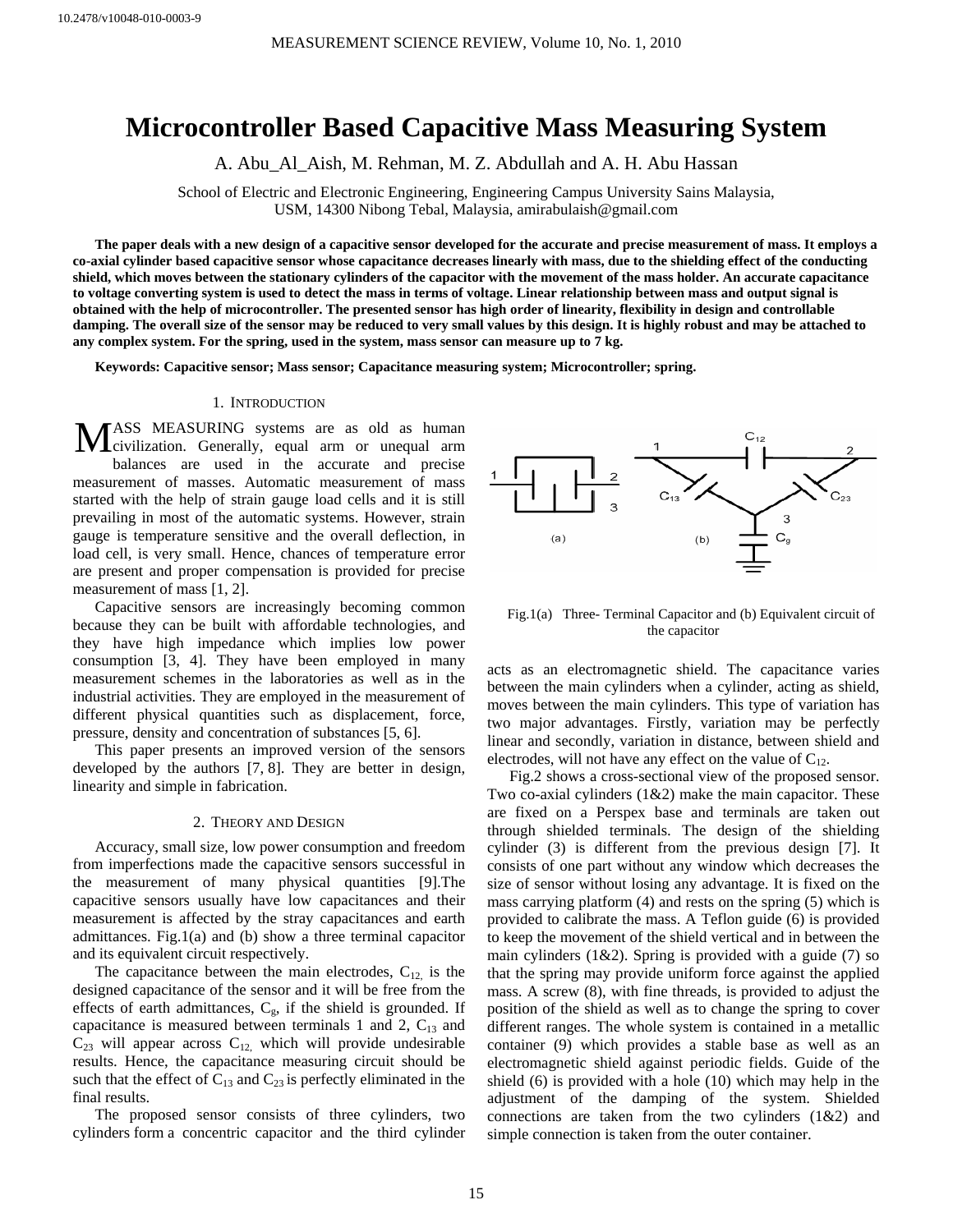

Fig.2(a) Cross- Sectional view of the mass sensor (b) Cut-Opened View of the Shield

As the mass increases, depending upon the spring constant, some downward movement of the shield takes place. The shield is designed and placed in a way that the maximum capacitance exists when no mass under measurement is added. When mass is added on the platform, the shield will move down between the two main cylindrical electrodes resulting in the linear decrease of direct capacitance  $C_{12}$ . Relationship between mass and capacitance can be given by the following expression:

$$
C_{12} = -KM \tag{1}
$$

where M is the mass under measurement and K is the factor which depends upon the spring constant.

#### 3. DESIGN OF ELECTRONIC MEASURING CIRCUIT

If a current is passed through an unknown capacitance, it will show a characteristic magnitude and phase shifts [9]. The phasor diagram between applied voltage and currents is depicted in Fig.3



Fig.3 Equivalent circuit of a real capacitive sensor and its complex representation.

The phase shift between the excitation voltage  $(V_s)$  and the resulting current  $(I_X)$  will depend upon the value of the capacitance and the conductance of the capacitive sensor. If we can separate out the in-phase and quadrature components, the capacitance may be measured from the quadrature

component only. The electronic circuit shown in Fig.4 can sense the direct capacitance,  $C_{12}$ , of the sensor without the effects of  $C_{13}$  and  $C_{23}$ . As shown in the figure,  $C_{13}$  will appear across supply voltage  $(V<sub>S</sub>)$  and will not affect the output voltage  $(V<sub>o</sub>)$  provided that output impedance of the supply is negligible in comparison with the reactance of the capacitance  $C_{13}$ . The capacitance  $C_{23}$  appears across the input terminals of the operational amplifier (opamp) and hence will not affect the output as it appears between the ground and virtual ground terminal of the opamp. In this way, output of the circuit will be free from the effects of  $C_{13}$  and  $C_{23}$  [10].

Let  $V<sub>S</sub>$  be the supply voltage to the system, and  $V<sub>O</sub>$  be the output voltage of the circuit of block 1 as shown in Fig.4 which may be given by the following well known expression:

$$
V_0 = -V_S R / Z_X \tag{2}
$$



Fig.4 Schematic diagram of the capacitance measuring system

where, R is the feedback resistance and  $Z<sub>X</sub>$  is the impedance of the sensor composed of the parallel combination of capacitance and resistance. Substituting the values of the components of the impedance we get:

$$
V_0 = -V_S R[\frac{1}{R_X} + j\omega C_X]
$$
 (3)

where,  $R_X$  and  $C_X$  are resistance and capacitance of the sensor, connected in parallel. In  $(3)$ ,  $V<sub>O</sub>$  is a phasor and may be represented in terms of its in-phase  $(V_{\text{inph}})$  and quadrature ( $V<sub>quad</sub>$ ) components with respect to supply voltage  $V<sub>S</sub>$  and hence can be written as:

$$
V_o = V_{inph} + jV_{quad} = -V_S R \left[ \frac{1}{R_X} + j\omega C_X \right] \tag{4}
$$

Comparing the real and imaginary parts in (4) we get:

$$
V_{inph} = -V_S \frac{R}{R_x}
$$
 (5)

$$
V_{quad} = -V_{S} R \omega C_{X}
$$
 (6)

However, considering the three terminal structure of the sensor,  $C_X$  may be replaced by the direct capacitance of the sensor  $(C_{12})$  in (6) and value of  $C_{12}$  may be taken from (1). We get: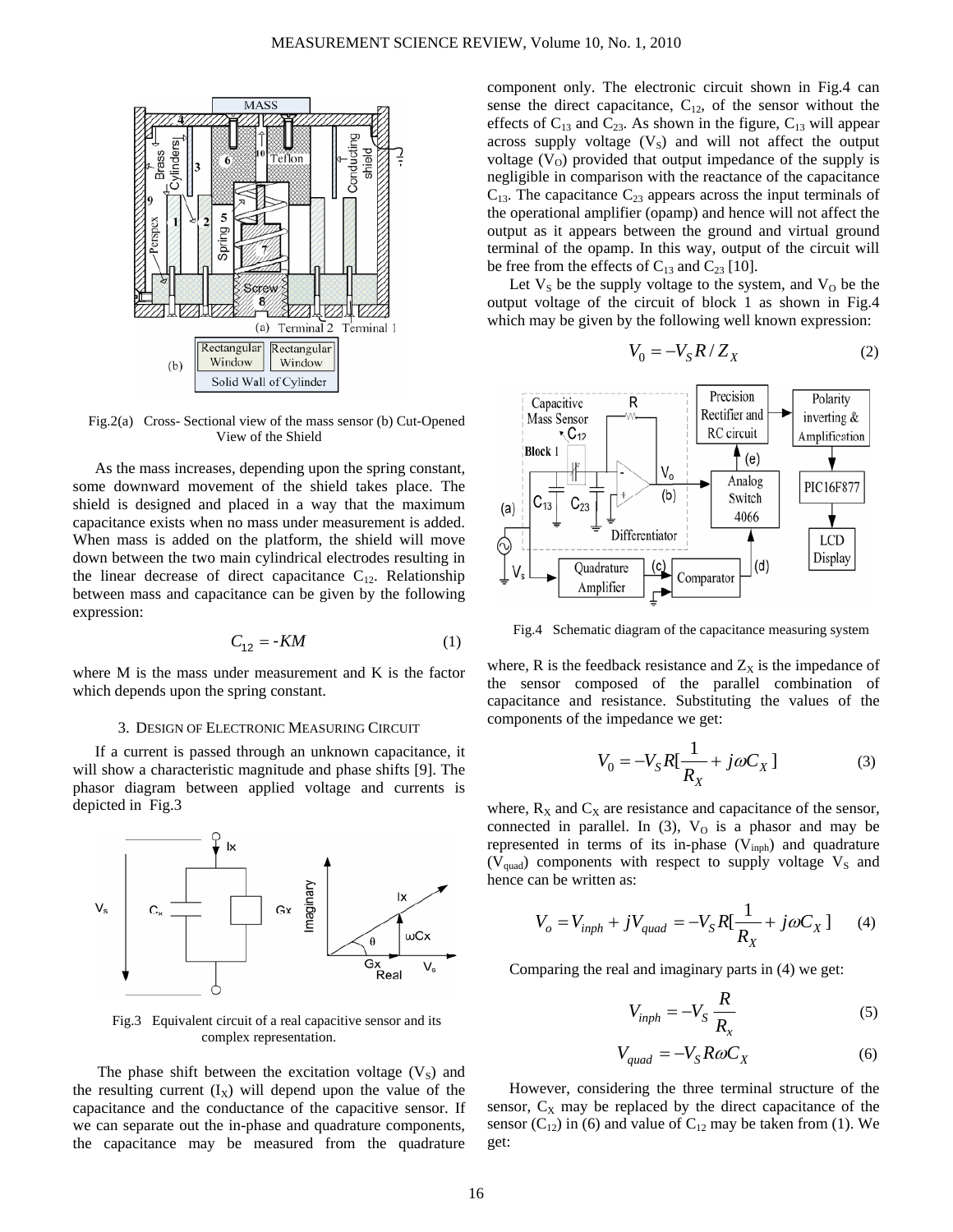$$
V_{quad} = -V_{S}R\omega C_{12} = -KV_{S}R\omega M \tag{7}
$$

Equation (7) shows that the quadrature component of the output voltage,  $V<sub>0</sub>$ , is directly proportional to the mass. To measure the quadrature component of the output voltage, analog switch is employed. The output of the circuit is connected to an analog switch (4066) and corresponding control signal is obtained after passing the supply voltage,  $V_s$ , through the 90° phase shifter (unity gain) and analog comparator. Different waveforms of the input, output and control signals of the system are shown in Fig.5.



Fig.5 Waveforms of different signals (a) Waveform of supply voltage, Vs. (b) Waveform of the output voltage, Vo. (c) Waveform of the output voltage of the quadrature amplifier (gain=1) (d) Waveform of control signal to obtain quadrature component. (e) Waveform of the quadrature component when  $ZX = -jXc$ .

#### 4. EXPERIMENTAL METHODS AND RESULTS

To interface the quadrature component with the microcontroller, it is necessary to get its average value as well as to invert and amplify it. For this purpose, a precision rectifier and RC circuit are used to get the average value of the quadrature component and an inverter is used to amplify as well as to change the polarity of the signal. A microcontroller is involved in the design to give the measurement system the properties of intelligence, linearity, low-cost, reliability, accuracy and adaptability. For this purpose, a microcontroller (PIC16F877) is employed. Initially, it converts the analog signal to digital form through the 10 bit internal analog to digital converter (ADC). The digital signal is calibrated, linearized and processed with the help of a designed program and the result displayed on the LCD display in terms of mass. The steps of calibration and linearization are as follows:

- Initially the system is calibrated with the help of standard mass. At zero mass, the input signal is read and stored in the memory of the system and simultaneously the output of the system is displayed as zero value.
- When the standard mass is placed on the platform, a new value of the output is obtained. It is subtracted from the initial stored value and the result is stored in another location.
- The abovementioned process is repeated for each new value of the standard mass till the complete range is covered.

• The equation of the best linearized fitting curve, between the mass and stored values, is obtained and stored in the memory and utilized in displaying the mass under measurement.

The proposed sensor is fabricated for a total movement of the upper platform (as well as of shield between the two cylinders) of the order of 1.6 cm. The maximum mass measured with the device is 7.0 kg in steps of 7.14 % of full scale. The results are appreciably linear with  $R^2$  (correlation coefficient) equal to 0.999 as illustrated in Fig.6.



Fig.6 Relationship between measured mass and standard mass

Fig.7 shows the percentage error of the system, calculated from the displayed value and standard mass. The maximum and minimum error obtained is  $\pm 0.65\%$  and  $\pm 0.02\%$ respectively. It appears from the distribution of the error around zero value that the percentage error is nearly random and may be due to the limitations of the fabrication which can be reduced to small values with good order of fabrication.



Fig.7 Percentage error of the measured mass

### 5. CONCLUSION

A linear, intelligent and robust capacitive mass measuring system with simple design is developed. It is highly flexible in design and single sensor, with slight modifications, can measure large values of masses with good level of accuracy. Its accuracy and linearity depends upon the quality of the spring and machining of the two stationary cylinders. It has all the advantages of the previous design together with the smaller size having simple shielding system.